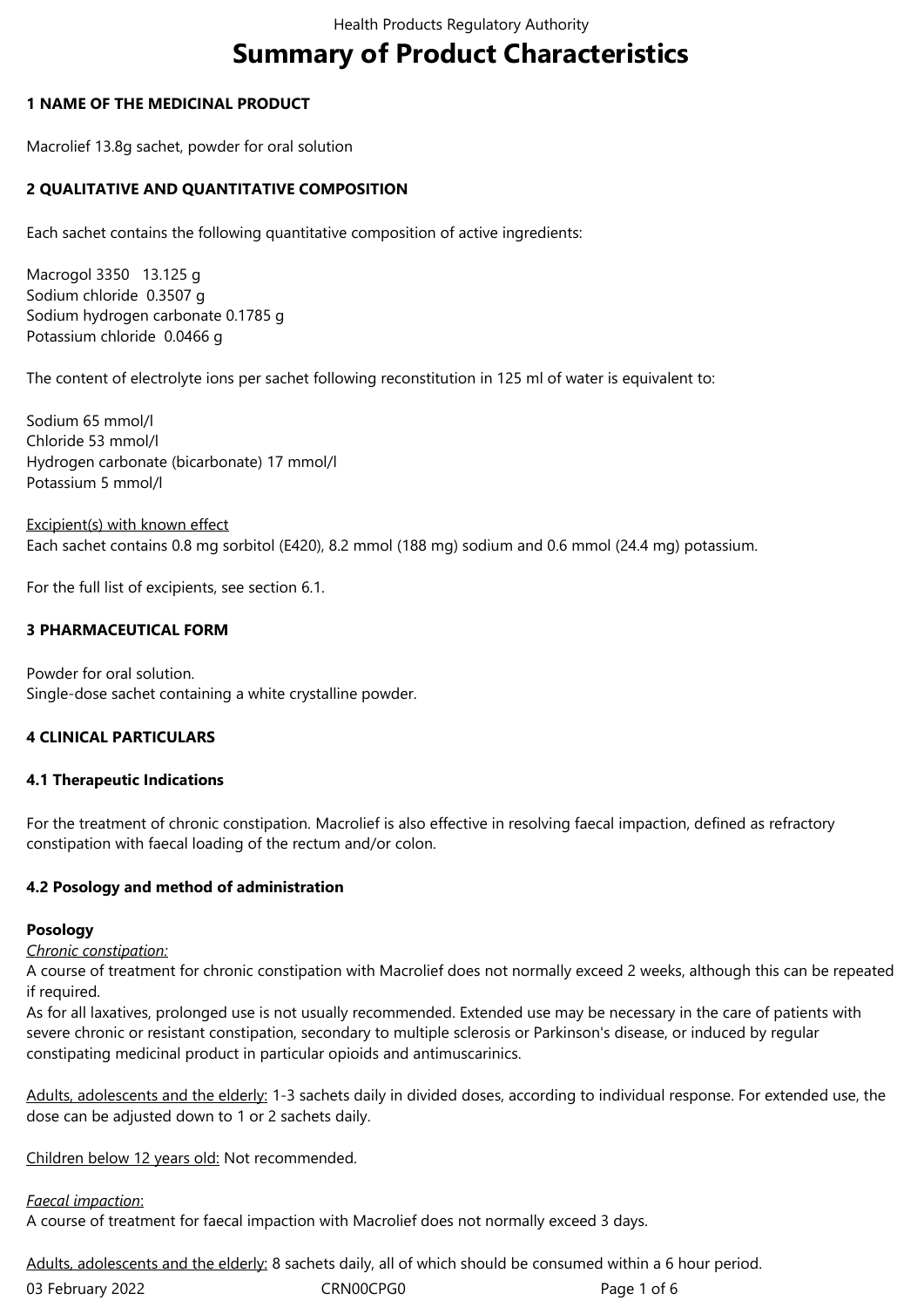## Children below 12 years old: Not recommended.

Patients with impaired cardiovascular function: For the treatment of faecal impaction the dose should be divided so that no more than two sachets are taken in any one hour.

Patients with renal insufficiency: No dose change is necessary for the treatment of constipation or faecal impaction.

#### **Method of administration**

Each sachet should be dissolved in 125 ml water. For use in faecal impaction, 8 sachets may be dissolved in 1 litre of water.

#### **4.3 Contraindications**

Intestinal perforation or obstruction due to structural or functional disorder of the gut wall, ileus, severe inflammatory conditions of the intestinal tract, such as Crohn's disease and ulcerative colitis and toxic megacolon. Hypersensitivity to the active substances or to any of the excipients listed in section 6.1.

## **4.4 Special warnings and precautions for use**

The fluid content of Macrolief when re-constituted with water does not replace regular fluid intake and adequate fluid intake must be maintained.

Diagnosis of impaction/faecal loading of the rectum should be confirmed by physical or radiological examination of the rectum and abdomen.

Mild adverse reactions are possible as indicated in Section 4.8. In case of diarrhoea, caution should be exercised, particularly in patients who are at higher risk for water-electrolyte balance disorders (e.g. the elderly, patients with impaired hepatic or renal function or patients taking diuretics) and electrolyte control should be considered. If patients develop any symptoms indicating shifts of fluids/electrolytes (e.g. oedema, shortness of breath, increasing fatigue, dehydration, cardiac failure) Macrolief should be stopped immediately, electrolytes measured, and any abnormality should be treated appropriately.

The absorption of other medicinal products could transiently be reduced due to an increase in gastro-intestinal transit rate induced by Macrolief (see section 4.5).

In patients with swallowing problems, who need the addition of a thickener to solutions to enhance an appropriate intake, interactions should be considered, see section 4.5.

#### Ischaemic colitis

Post-marketing cases of ischaemic colitis, including serious, have been reported in patients treated with macrogol for bowel preparation. Macrogol should be used with caution in patients with known risk factors for ischaemic colitis or in case of concomitant use of stimulant laxatives (such as bisacodyl or sodium picosulfate). Patients presenting with sudden abdominal pain, rectal bleeding or other symptoms of ischaemic colitis should be evaluated promptly.

## Paediatric population

Not recommended.

## Special information about some of the ingredients

This medicinal product contains 188 mg sodium per sachet, equivalent to 9.4 % of the WHO recommended maximum daily intake of 2 g sodium for an adult.

The maximum daily dose of this product in patients with faecal impaction is equivalent to 75.2 % of the WHO recommended maximum daily intake for sodium.

The maximum daily dose of this product in patients with chronic constipation is equivalent to 28.2 % of the WHO recommended maximum daily intake for sodium.

Macrolief is considered high in sodium. This should be particularly taken into account for those on a low salt diet.

This medicinal product contains 0.6 mmol (or 24.4 mg) potassium per sachet. To be taken into consideration by patients on a controlled potassium diet.

The lemon lime flavour in this medicinal product contains 0.8 mg sorbitol (E 420) in each sachet.

| 03 February 2022 | CRN00CPG0 |
|------------------|-----------|
|------------------|-----------|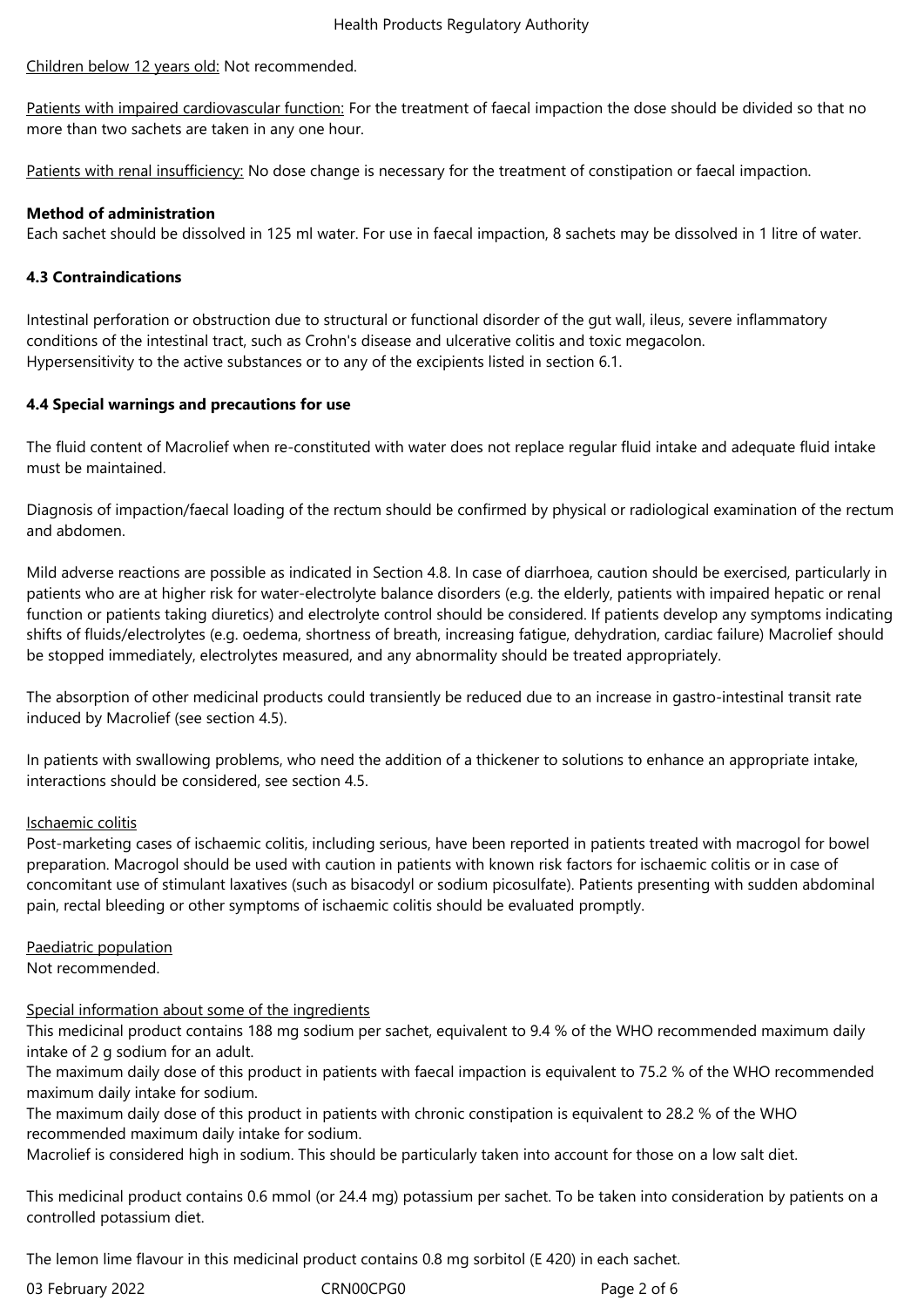#### Health Products Regulatory Authority **4.5 Interaction with other medicinal products and other forms of interactions**

Macrogol 3350 raises the solubility of medicinal products that are soluble in alcohol and relatively insoluble in water. There is a possibility that the absorption of other medicinal products could be transiently reduced during use with Macrolief (see section 4.4).

Intestinal absorption of other medicinal products may be reduced transiently with the concomitant use of Macrolief. There have been isolated reports of decreased efficacy with some concomitantly administered medicinal products (e.g. anti-epileptics). Therefore, other medicinal products should not be taken orally for one hour before and for one hour after taking Macrolief.

Macrolief may result in a potential interactive effect if used with starch-based food thickeners. The macrogol ingredient counteracts the thickening effect of starch, effectively liquefying preparations that need to remain thick for people with swallowing problems.

# **4.6 Fertility, pregnancy and lactation**

# Pregnancy

There are limited amount of data from the use of macrogol 3350 in pregnant women. Studies in animals have shown indirect reproductive toxicity (see Section 5.3). Clinically, no effects during pregnancy are anticipated, since systemic exposure to macrogol 3350 is negligible.

Macrolief can be used during pregnancy.

# Breast-feeding

No effects on the breast-fed newborn/infant are anticipated since the systemic exposure of the breast-feeding woman to macrogol 3350 is negligible.

Macrolief can be used during breast-feeding.

# Fertility

There are no data on the effects of macrogol 3350 on fertility in humans. There were no effects on fertility in studies in male and female rats (see section 5.3).

## **4.7 Effects on ability to drive and use machines**

Macrolief has no influence on the ability to drive and use machines

# **4.8 Undesirable effects**

## Summary of the safety profile

Reactions related to the gastrointestinal tract occur most commonly.

These reactions may occur as a consequence of expansion of the contents of the gastrointestinal tract, and an increase in motility due to the pharmacologic effects of Macrolief. Mild diarrhoea usually responds to dose reduction.

## List of adverse reactions

The frequency of the adverse events is not known as it cannot be estimated from the available data.

| Immune system disorders                              | Allergic reactions, including anaphylactic reactions, dyspnoea and skin<br>reactions (see below).                                 |
|------------------------------------------------------|-----------------------------------------------------------------------------------------------------------------------------------|
| Skin and subcutaneous tissue disorders               | Allergic skin reactions including angioedema, urticaria, pruritus, rash,<br>erythema.                                             |
| Metabolism and nutrition disorders                   | Dehydration, electrolytes disorders (hypokalaemia, hyponatraemia,<br>hyperkalaemia).                                              |
| Nervous system disorders                             | Headache                                                                                                                          |
| Gastrointestinal disorders                           | Abdominal pain, diarrhoea, vomiting, nausea, dyspepsia, abdominal<br>distension, borborygmi, flatulence and anorectal discomfort. |
| General disorders and administration site conditions | Peripheral oedema                                                                                                                 |
| 03 February 2022<br>CRN00CPG0                        | Page 3 of 6                                                                                                                       |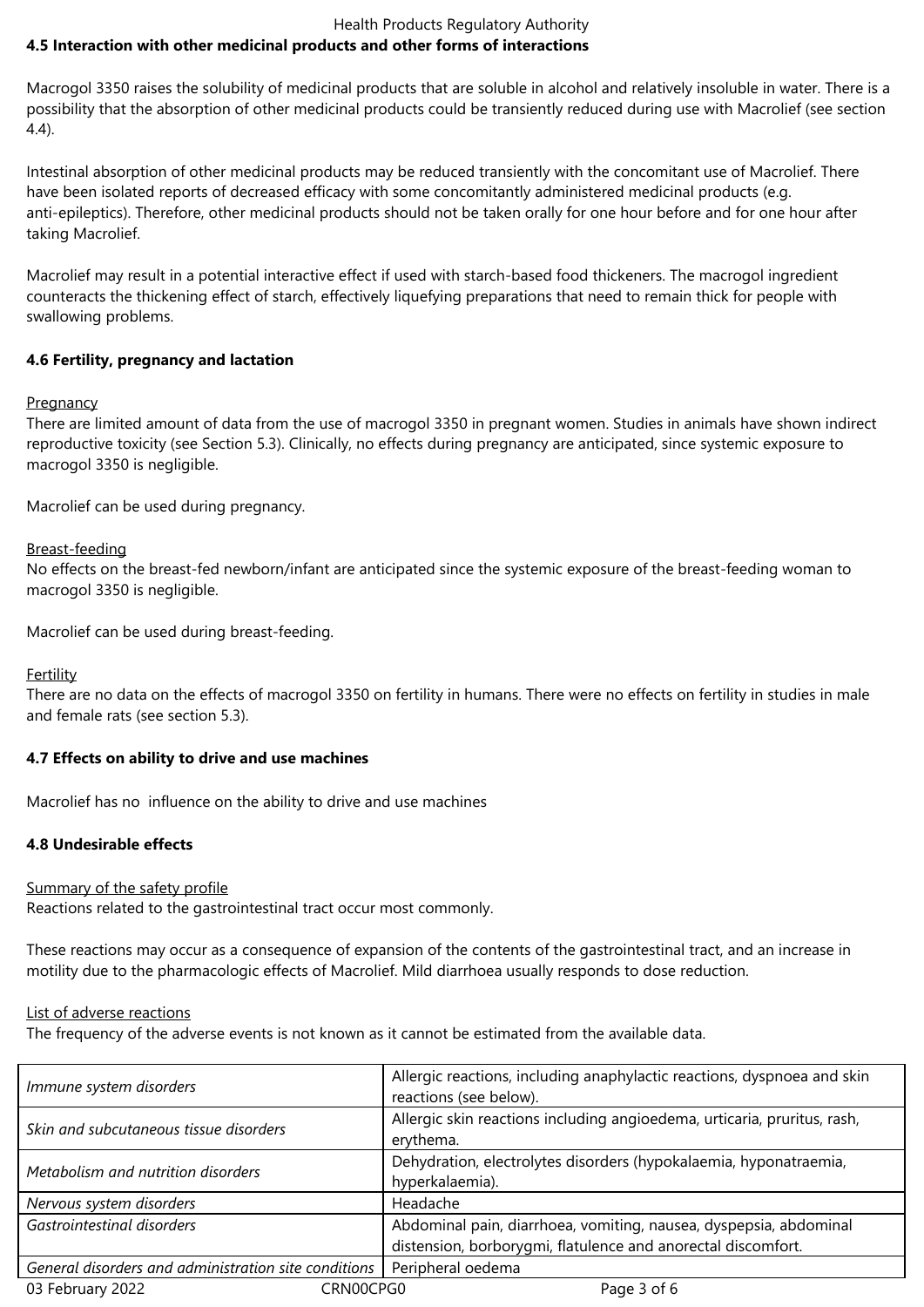## Reporting of suspected adverse reactions

Reporting suspected adverse reactions after authorisation of the medicinal product is important. It allows continued monitoring of the benefit/risk balance of the medicinal product. Healthcare professionals are asked to report any suspected adverse reactions via HPRA Pharmacovigilance; website: www.hpra.ie.

## **4.9 Overdose**

Severe distension or pain can be treated by nasogastric aspiration. Extensive fluid loss by vomiting or diarrhoea may require correction of electrolyte disturbances.

#### **5 PHARMACOLOGICAL PROPERTIES**

## **5.1 Pharmacodynamic properties**

Pharmacotherapeutic group: Osmotically acting laxatives.

## ATC code: A06A D65

Macrogol 3350 acts by virtue of its osmotic action in the gut, which induces a laxative effect. Macrogol 3350 increases the stool volume, which triggers colon motility via neuromuscular pathways. The physiological consequence is an improved propulsive colonic transportation of the softened stools and a facilitation of the defaecation. Electrolytes combined with macrogol 3350 are exchanged across the intestinal barrier (mucosa) with serum electrolytes and excreted in faecal water without net gain or loss of sodium, potassium and water.

Comparative studies in faecal impaction using active controls (e.g. enemas) have not been performed. However, results from a non-comparative study have shown that, from a population of 27 adult patients, the listed combination of medicinal products cleared faecal impaction in 12/27 (44%) patients after one day's treatment, increasing to 23/27 (85%) following two days' treatment and 24/27 (89%) recovered at the end of three days.

Clinical studies using the listed medicinal products for the treatment of chronic constipation have shown that the dose required to produce normally formed stools tends to decrease over time. Many patients respond to between one and two sachets a day, but this dose should be adjusted depending on individual response.

## **5.2 Pharmacokinetic properties**

Macrogol 3350 is unchanged along the gut. It is virtually unabsorbed from the gastro-intestinal tract and any macrogol 3350 that is absorbed is excreted via the urine.

## **5.3 Preclinical safety data**

Preclinical studies provide evidence that macrogol 3350 has no significant systemic toxicity potential, based on conventional studies of pharmacology, repeated dose toxicity and genotoxicity.

There were no direct embryotoxic or teratogenic effects in rats even at maternally toxic levels that are a multiple of 66 x the maximum recommended dose in humans for chronic constipation and 25 x for faecal impaction. Indirect embryofoetal effects, including reduction in foetal and placental weights, reduced foetal viability, increased limb and paw hyperflexion and abortions, were noted in the rabbit at a maternally toxic dose that was 3.3 x the maximum recommended dose in humans for treatment of chronic constipation and 1.3 x for faecal impaction. Rabbits are a sensitive animal test species to the effects of GI-acting substances and the studies were conducted under exaggerated conditions with high dose volumes administered, which are not clinically relevant. The findings may have been a consequence of an indirect effect of macrogol 3350 related to poor maternal condition as the result of an exaggerated pharmacodynamic response in the rabbit. There was no indication of a teratogenic effect.

There are long-term animal toxicity and carcinogenicity studies involving macrogol 3350. Results from these and other toxicity studies using high levels of orally administered high molecular weight macrogols provide evidence of safety at the recommended therapeutic dose.

## **6 PHARMACEUTICAL PARTICULARS**

03 February 2022 CRN00CPG0 CRNO0CPG0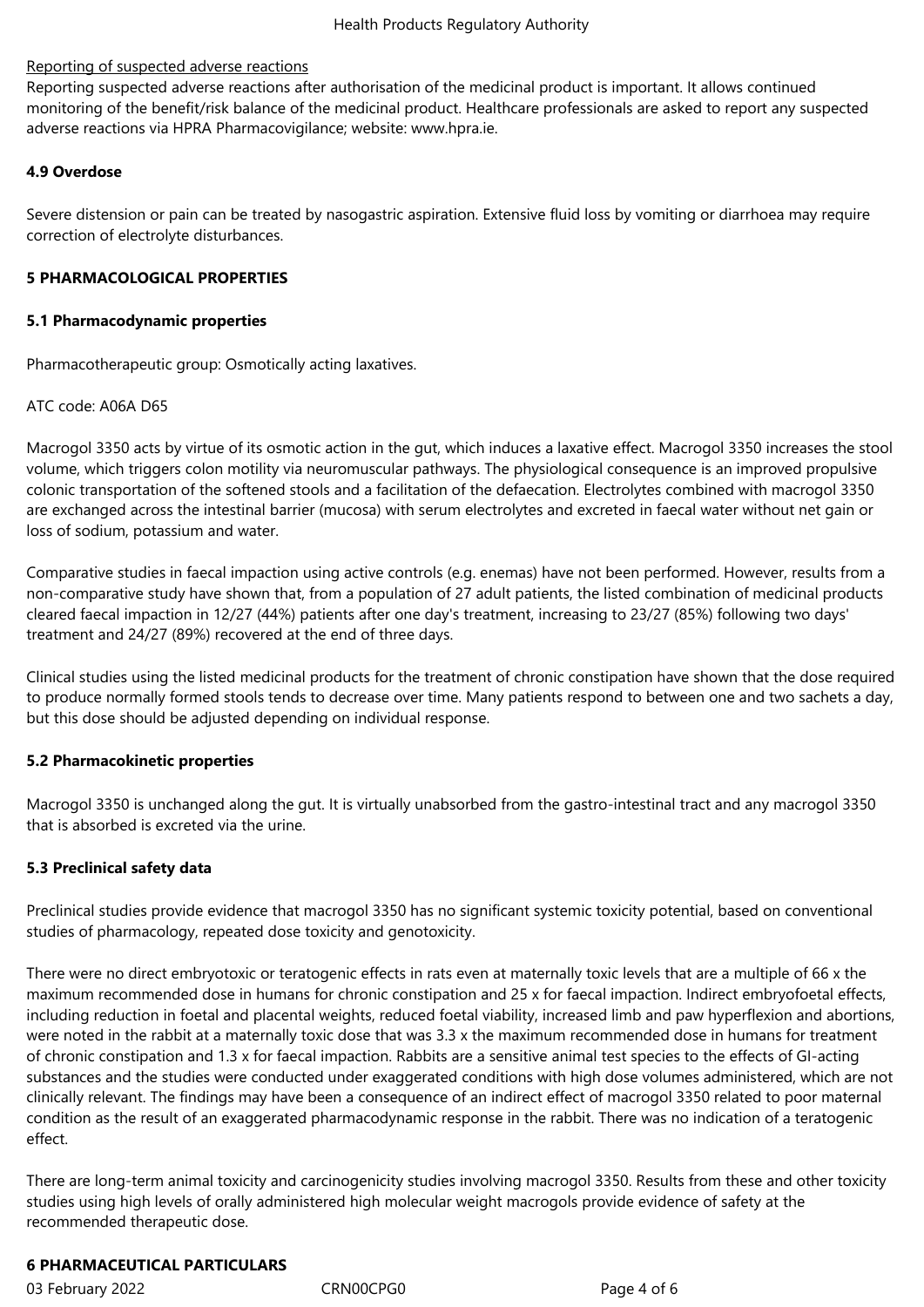# **6.1 List of excipients**

Colloidal anhydrous silica Saccharin sodium Orange flavour (Orange flavour contains: flavouring substances and flavouring preparations, maltodextrin, acacia gum (E 414), alpha-tocopherol (E 307)) Lemon-lime flavour (Lemon-lime flavour contains: natural lemon oil, natural powder flavour lemon, powder flavour lime, maltodextrin, mannitol (E 421), gluconolactone (E 575), sorbitol (E420), acacia gum (E 414), colloidal anhydrous silica (E 551))

## **6.2 Incompatibilities**

Not applicable.

## **6.3 Shelf life**

3 years

Shelf life after reconstitution: 24 hours

Storage conditions after reconstitution: Store covered in a refrigerator (2°C to 8°C).

## **6.4 Special precautions for storage**

Do not store above 25°C. For storage conditions after reconstitution of the medicinal product, see section 6.3.

## **6.5 Nature and contents of container**

The sachet is composed of PAP/ALU/PE.

Sachets with 13.8 g of powder are packed in cartons of 2, 6, 8, 10, 20, 30, 50, 60 (2x30) and 100 (2x50).

Not all pack sizes may be marketed.

## **6.6 Special precautions for disposal and other handling**

After twenty-four hours, any unused solution should be discarded.

Any unused medicinal product or waste material should be disposed of in accordance with local requirements.

## **7 MARKETING AUTHORISATION HOLDER**

Rowex Ltd Newtown Bantry Co. Cork Ireland

## **8 MARKETING AUTHORISATION NUMBER**

PA0711/224/001

## **9 DATE OF FIRST AUTHORISATION/RENEWAL OF THE AUTHORISATION**

Date of First Authorisation: 19th July 2013 Date of Last Renewal: 30th January 2014

03 February 2022 CRN00CPG0 CRNO0CPG0